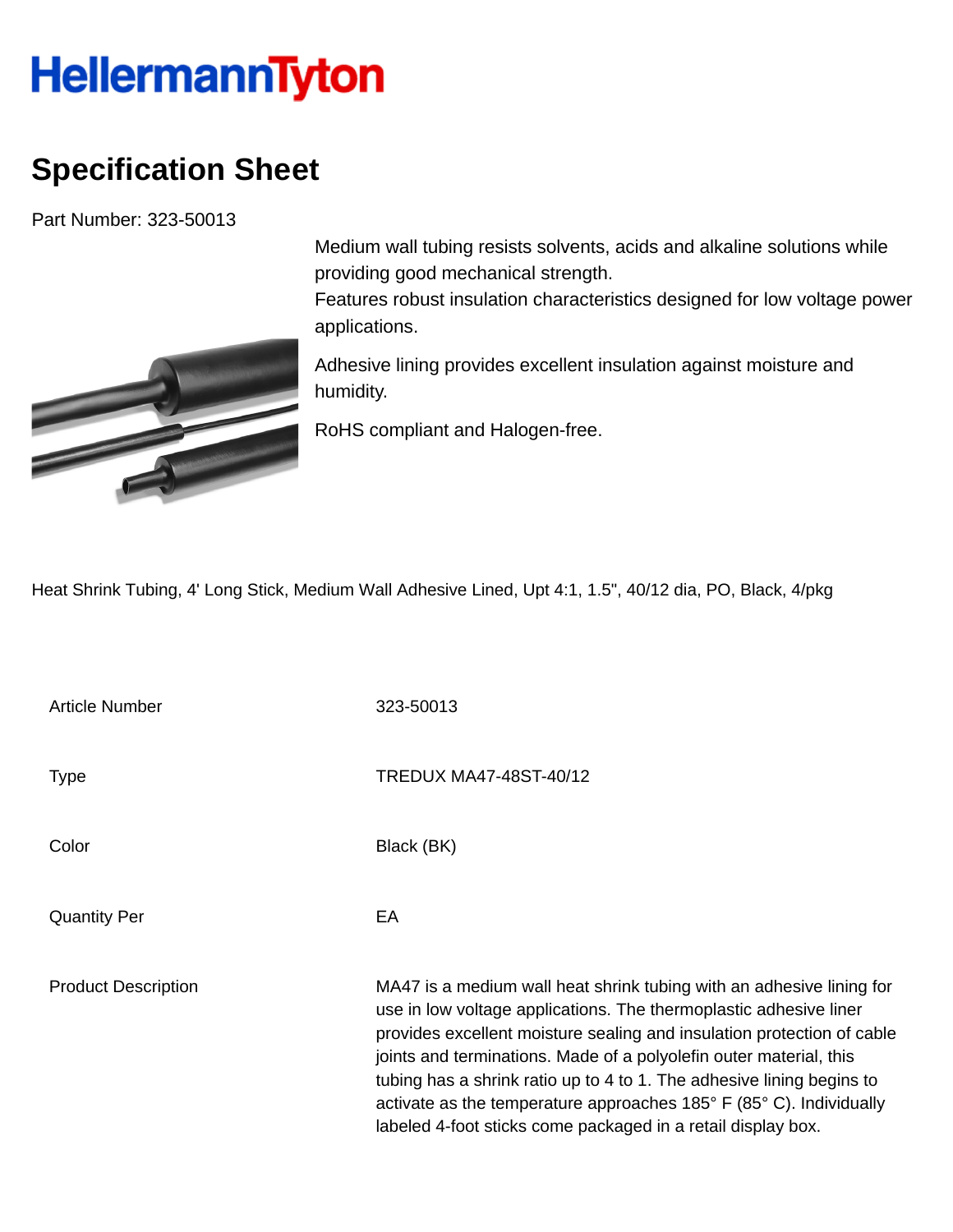| <b>Short Description</b>     | Heat Shrink Tubing, 4' Long Stick, Medium Wall Adhesive Lined, Upt<br>4:1, 1.5", 40/12 dia, PO, Black, 4/pkg |
|------------------------------|--------------------------------------------------------------------------------------------------------------|
| <b>Global Part Name</b>      | TREDUX MA47-48ST-40/12-PO-X-BK                                                                               |
| Length L (Imperial)          | 4.0                                                                                                          |
| Length L (Metric)            | $1.0$                                                                                                        |
| Voltage Range                | Low voltage                                                                                                  |
| Variant                      | Medium-Wall                                                                                                  |
| Nominal Diameter (Imperial)  | 1.5                                                                                                          |
| Nominal Diameter (Metric)    | 40                                                                                                           |
| Wall Thickness WT (Imperial) | .09                                                                                                          |
| Wall Thickness WT (Metric)   | 2.5                                                                                                          |
|                              |                                                                                                              |
| Material                     | Polyolefin, cross-linked (PO-X)                                                                              |
| <b>Material Shortcut</b>     | PO-X                                                                                                         |
| Adhesive                     | Hot melt adhesive                                                                                            |
| Flammability                 | Not flame retardant                                                                                          |